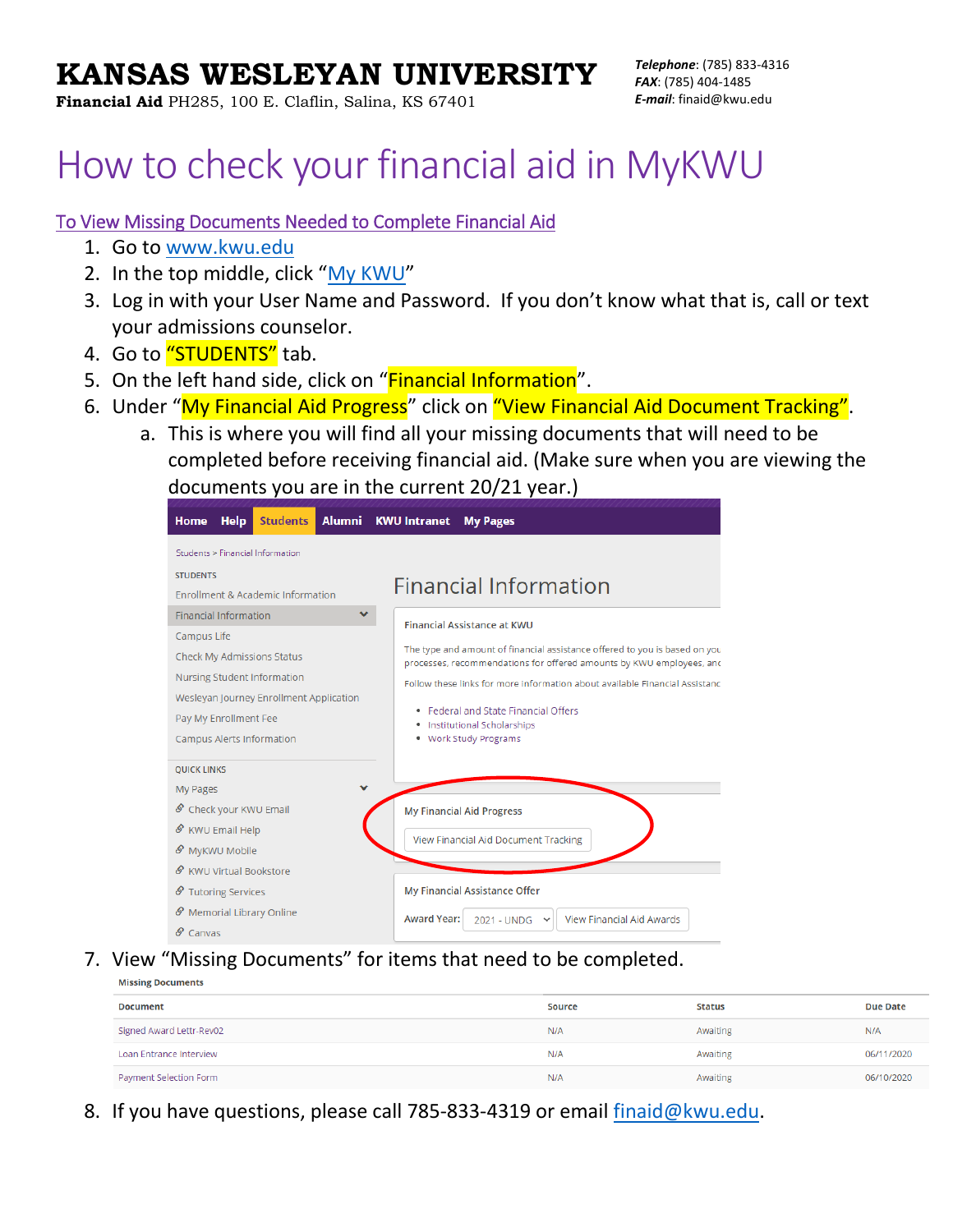#### How to Accept Financial Aid Offer

- 1. Go to [www.kwu.edu](http://www.kwu.edu/)
- 2. In the top middle, click "[My KWU](https://kwes.acck.edu/ics)"
- 3. Log in with your User Name and Password. If you don't know what that is, call or text your admissions counselor.
- 4. Go to "STUDENTS" tab.
- 5. On the left hand side, click on "Financial Information".
- 6. Under "My Financial Assistance Offer" click on "View Financial Aid Awards". (Make sure you are in the current 20/21 year.)

| Students > Financial Information                                                                                                                                                                                                                |                                                                                                                                                                                                                                                                                                                                                                          |
|-------------------------------------------------------------------------------------------------------------------------------------------------------------------------------------------------------------------------------------------------|--------------------------------------------------------------------------------------------------------------------------------------------------------------------------------------------------------------------------------------------------------------------------------------------------------------------------------------------------------------------------|
| <b>STUDENTS</b><br>Enrollment & Academic Information                                                                                                                                                                                            | Financial Information                                                                                                                                                                                                                                                                                                                                                    |
| $\checkmark$<br><b>Financial Information</b><br>Campus Life<br>Check My Admissions Status<br>Nursing Student Information<br>Wesleyan Journey Enrollment Application<br>Pay My Enrollment Fee<br>Campus Alerts Information<br><b>QUICK LINKS</b> | <b>Financial Assistance at KWU</b><br>The type and amount of financial assistance offered to you is based on you<br>processes, recommendations for offered amounts by KWU employees, and<br>Follow these links for more information about available Financial Assistanc<br>• Federal and State Financial Offers<br>· Institutional Scholarships<br>. Work Study Programs |
| My Pages<br>Check your KWU Email<br>ℰ<br><b>KWU Email Help</b><br>ℰ<br>S MyKWU Mobile                                                                                                                                                           | <b>My Financial Aid Progress</b><br>View Financial Aid Document Tracking                                                                                                                                                                                                                                                                                                 |
| <b>KWU Virtual Bookstore</b><br><b>Tutoring Services</b><br>ℰ<br>Memorial Library Online<br>ℰ<br>$\mathcal S$ Canvas                                                                                                                            | My Financial Assistance Offer<br><b>Award Year:</b><br><b>View Financial Aid Awards</b><br>2021 - UNDG                                                                                                                                                                                                                                                                   |

This financial aid package is based upon enrollment status and housing according to your ap Services. To accept or decline your financial aid, please click "Accept/Decline Aid" below. Award Year: 2020-2021 ndicates an award that needs a decision Click here to Accept/Decline Aid

- 8. Select the aid you want (Accept) and reject (Decline) the aid that you don't want. Click Submit then Continue - It's that simple!
- 9. If you have questions, please call 785-833-4319 or email [finaid@kwu.edu.](mailto:finaid@kwu.edu)